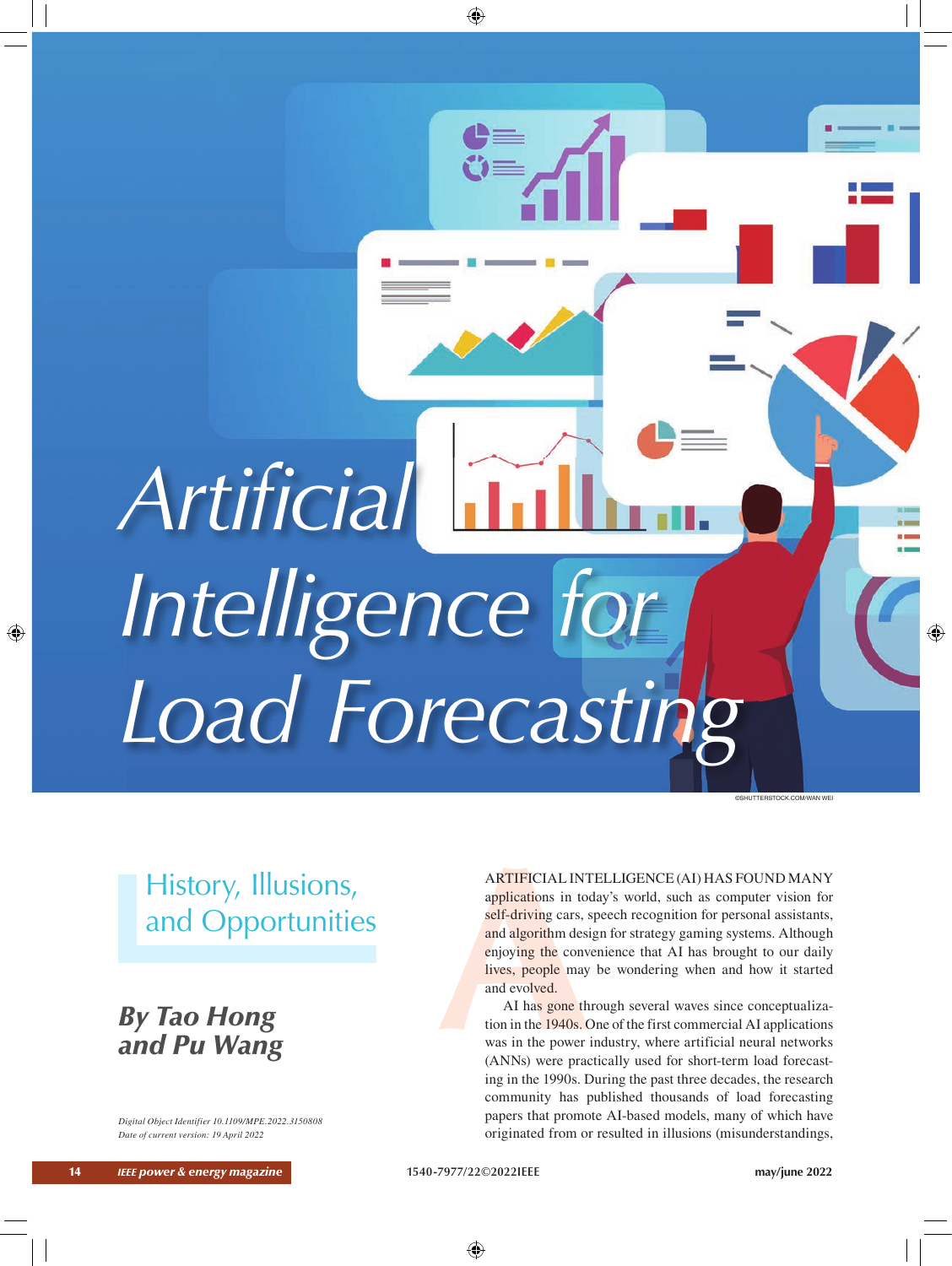

confusion, exaggerated beliefs, and misleading ideas) of what AI can do.

Today, most of the AI-based load forecasting models proposed in academic literature are still at the theoretical level, with few adopted in practice. In this article, we examine five illusions associated with developing AI-based models. We also present solutions and clarifications to help improve the efficiency of AI for load forecasting, given opportunities in the big data era.

# Prepersonal Computer-Era Load Forecasting

After inventing the incandescent light bulb in 1879, Thomas Edison began a series of efforts to commercialize his lightbulb and demonstrate his electric lighting systems. One was

the construction of the Pearl Street Station in 1882, the first power plant in the United States, serving an initial load of 400 lamps for 82 customers in lower Manhattan Island. The load profiles during those early years were as simple as step functions, while load forecasting was as easy as counting the light bulbs turned on in the evening. The same method is still being used today by many local distribution companies to estimate the load of streetlights.

The first large-scale, alternating current (AC) electric generating plant in the world, Niagara Falls Power Plant, was built by Nikola Tesla and George Westinghouse in 1895. The AC systems made long-distance power transmission an economically viable solution, which helped power companies realize economies of scale. With larger power generators, electricity could be produced at a lower unit cost. Meanwhile, power companies started to encourage customers to use electricity, further stimulating the invention of electric appliances. As electricity end uses became more diverse, people started to find more curvatures in the load profiles driven by human and business activities, such as turning lights on and off, using electric irons, listening to radio broadcasts, and shopping during holiday seasons. Most of these activities can be captured by calendar variables, just as in today's load forecasting models.

The first modern air conditioner was invented in 1902 by Willis Carrier. Air conditioners not only brought comfort to our daily lives but presented challenges to calendar-based load forecasting methods. As the market penetration of air conditioners increased, the effect of weather started to play a major role in load profiles. In 1944, Henry A. Dryar, a chief load dispatcher at Philadelphia Electric Company, stated "*there is a variable component of the load that reflects the effect of the weather*." He described three weather variables: temperature, wind velocity (wind speed), and cloudiness (cloud cover). Load forecasting then started to attract attention from the power industry and the research community. Figure 1(a) summarizes the important years for load forecasting before the 1950s.

The Electronic Numerical Integrator and Computer (ENIAC), the first programmable, electronic, general-purpose digital computer was made in 1945. Before the wide adoption of personal computers (PCs), many methods were already being applied to load forecasting. Dryar's work represents some of them, assigning weights to different variables to forecast the system load. The concept is like multiple linear regression, which uses several explanatory variables to predict the outcome of a response variable. Apparently, at that time, the parameters were not estimated by computers running statistical software packages.

Some load forecasters kept a book of temperature profiles matched with load profiles for different day types in different seasons. In the morning, they looked at the weather forecast, picked the closest temperature profile from the book, and found the matching load profile for that day. This is also known as the similar day method, which is still used in many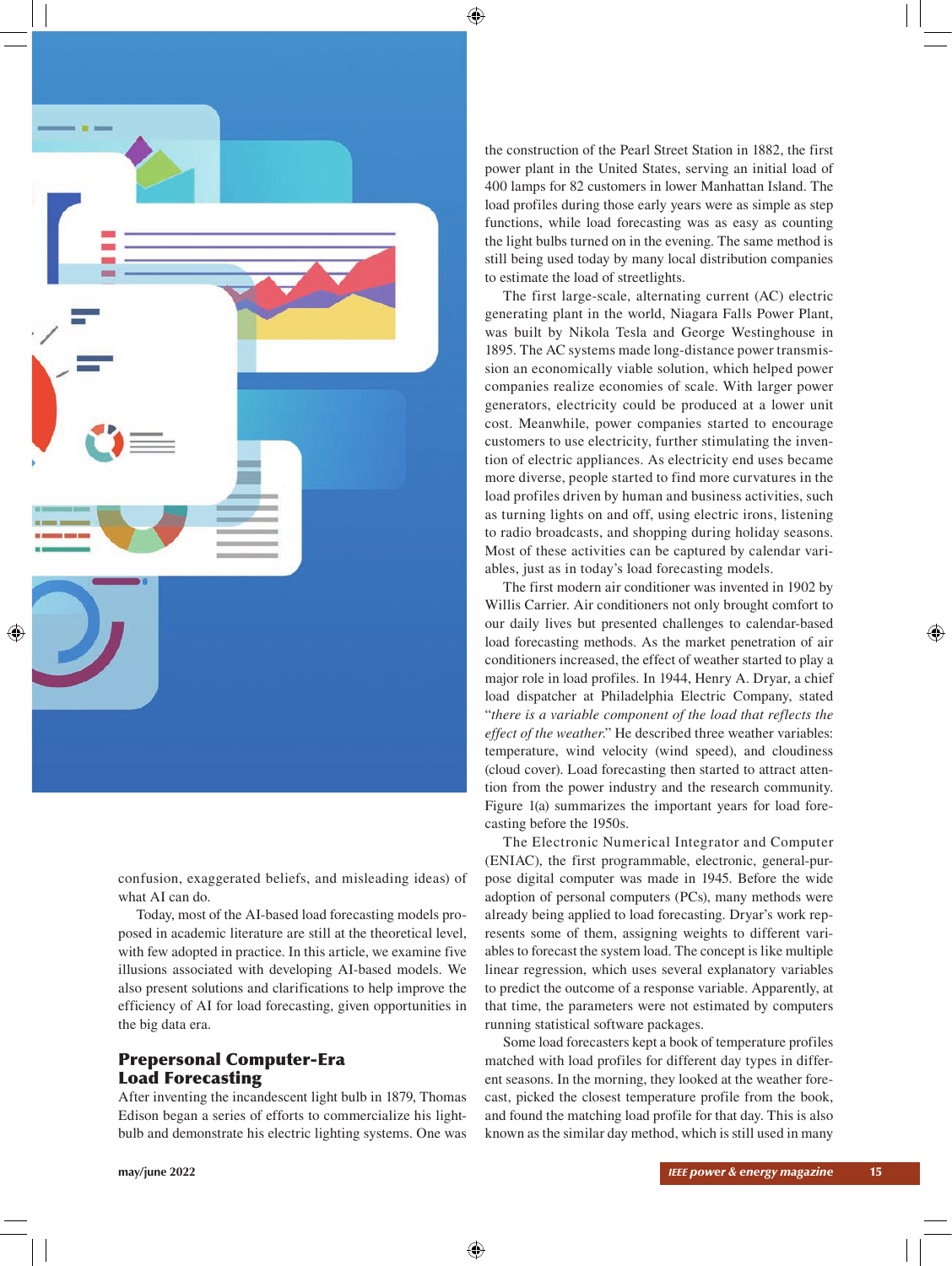# In 1956, a group of scientists participated in the Dartmouth Summer Research Project on Artificial Intelligence, widely recognized as the birth of AI as a research field.

control rooms today, either manually just like in the pre-PC era, or in an automated fashion via computer programs with sophisticated algorithms.

Some load forecasters also figured out other creative ways. For example, a forecaster might take a bicycle ride across the system territory every morning. Upon returning to the office, he weighed his shirt, which carried much sweat during a hot and humid day or little sweat during a chilly and windy day. A heavier shirt indicated a higher peak load for the day and vice versa. This physical method relied on a human body to incorporate the effect of weather on the system load. Today, we can capture weather effects using comprehensive models with various weather variables.

# AI's Inception, Two Waves, and Two Winters

Long before the Middle Ages, Chinese, Indian, and Greek philosophers and mathematicians had already begun to investigate formal reasoning. In the 1930s, several mathematicians and logicians attempted to formalize the notion of

computability, that is, the ability to solve a problem effectively. In the 1940s, scientists started to investigate whether machines could think like humans. A notable contributor was Alan Turing, who published a series of papers on the topic of intelligent machinery from the late 1940s to the early 1950s.

On the other hand, the foundation of biological neural networks was built in the late 19th century by philosophers and psychologists such as Alexander Bain and William James. Bain and James independently proposed that interactions among neurons within the brain result in thoughts and body activities. The studies of mathematical logic and psychology eventually led to the inception of AI. In 1943, neurophysiologist Warren Sturgis McCulloch and logician Walter Pitts implemented the first artificial neurons that modeled the basic logic units of a brain. A collection of these artificial neurons is called an *Artificial Neural Network (ANN)*, which is inspired by the biological neural networks that constitute animal brains. Figure 2 shows a simple three-layer, feedforward ANN, which has two neurons in the input layer, three in the hidden layer, and one in the output layer. In 1956, a group of scientists participated in



**figure 1.** The major events related to load forecasting and AI. ENIAC: The Electronic Numerical Integrator and Computer.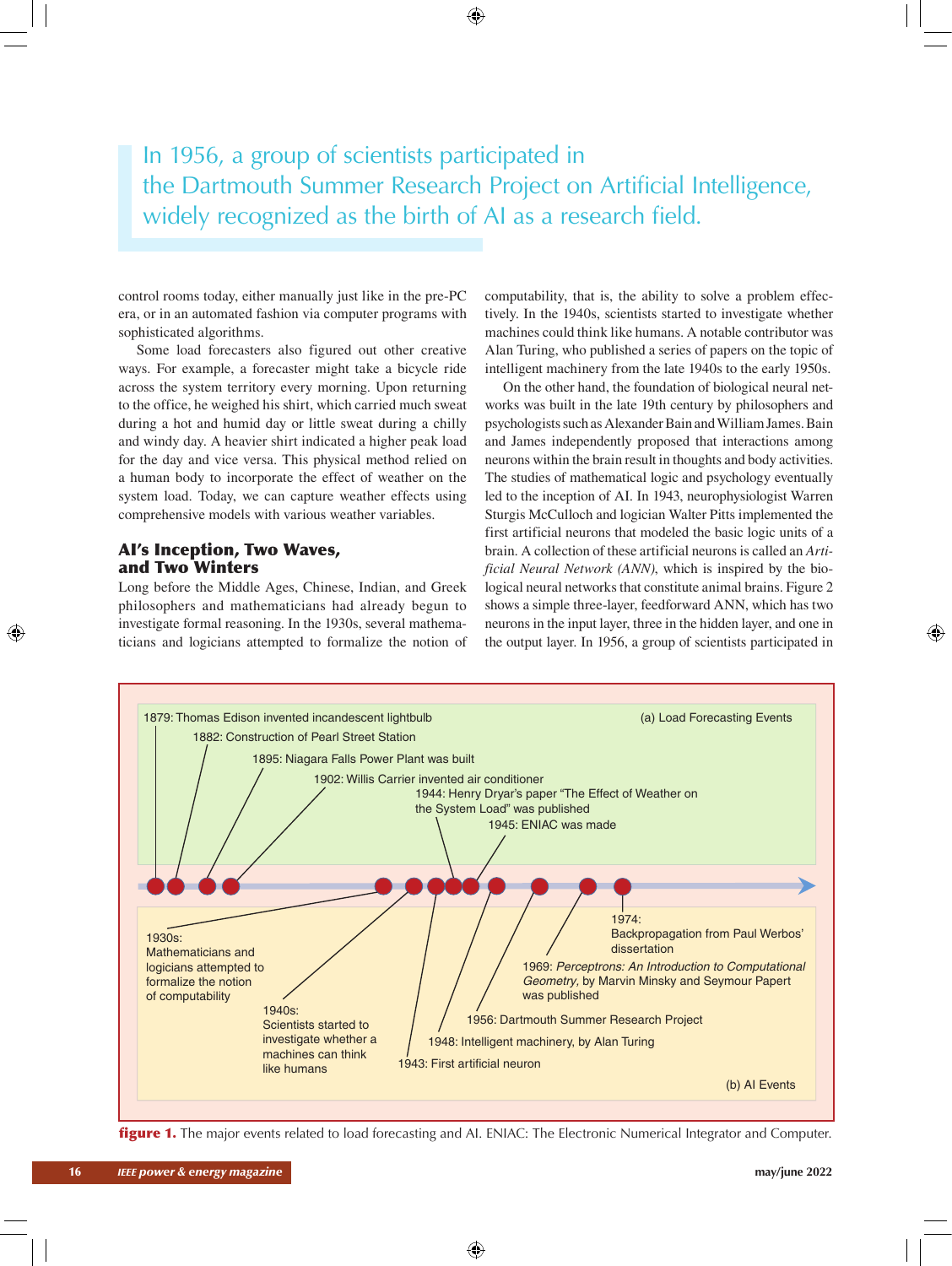the Dartmouth Summer Research Project on Artificial Intelligence, widely recognized as the birth of AI as a research field.

Many theoretical breakthroughs and research advances were made in the 1950s and 1960s. However, the field of AI quickly experienced its first winter after Marvin Minsky and Seymour Papert discovered two drawbacks of ANNs: 1) single-layer NNs were incapable of processing the exclusiveor circuit; and 2) computers were not sophisticated enough to effectively handle the long run time required by large ANNs. The findings were published in *Perceptrons: An Introduction to Computational Geometry*.

The field of AI faced even more challenges in the early 1970s. For example, people realized that many important applications of AI, such as vision and natural language processes, required too much information about the world to be handled by a database at that time. Although some of these challenges were overcome in later years, they slowed down the research progress seriously enough for funding agencies to end financial support.

The second AI wave started in the mid-1970s, when Paul Werbos proposed a backpropagation algorithm to practically train multilayer ANNs. In the 1980s, advances in digital electronics and distributed computing enabled the use of even larger networks. AI saw its first commercial bubble, with hundreds of AI companies being incorporated and millions of dollars flooding into AI research. The bubble, however, burst rather quickly in the late 1980s and early 1990s because commercial vendors failed to develop a wide variety of practical solutions. That was widely considered the second AI winter. Figure 1(b) summarizes the important years for AI before the 21st century.

#### Applications of AI to Load Forecasting

Despite the second winter AI was facing, power engineers found several AI applications in power systems. In the 1990s, AI became a hot topic among the power engineering community. At power engineering society general meetings, when people asked, "How do we solve 'XYZ' problem?" where

*XYZ* might refer to any practical problem such as power quality, security assessment, fault diagnosis, or load forecasting, the answer was often as simple as "Artificial intelligence."

One of the first papers discussing ANNs for load forecasting was presented at the American Power Conference in 1989. Since then, thousands of papers have adopted AI and machine learning (ML) techniques for load forecasting. The topics included fuzzy expert systems, support vector machines, and deep learning. Fuzzy expert systems are based on fuzzy logic, which models logical reasoning with vague or imprecise statements rather than straightforward true-or-false statements. Support vector machines are models that can find a hyperplane in a high-dimensional space to classify observations into one category or the other. Deep learning is based on ANN, where the word *deep* refers to the use of "many" hidden layers in the network.

Figure 3 depicts the number of journal articles through 2021 with "load forecasting" in the title and selected AI/



**figure 2.** A simple three-layer, feedforward ANN.



**figure 3.** The journal papers with "load forecasting" in the title and "AI/ML techniques" in the abstract.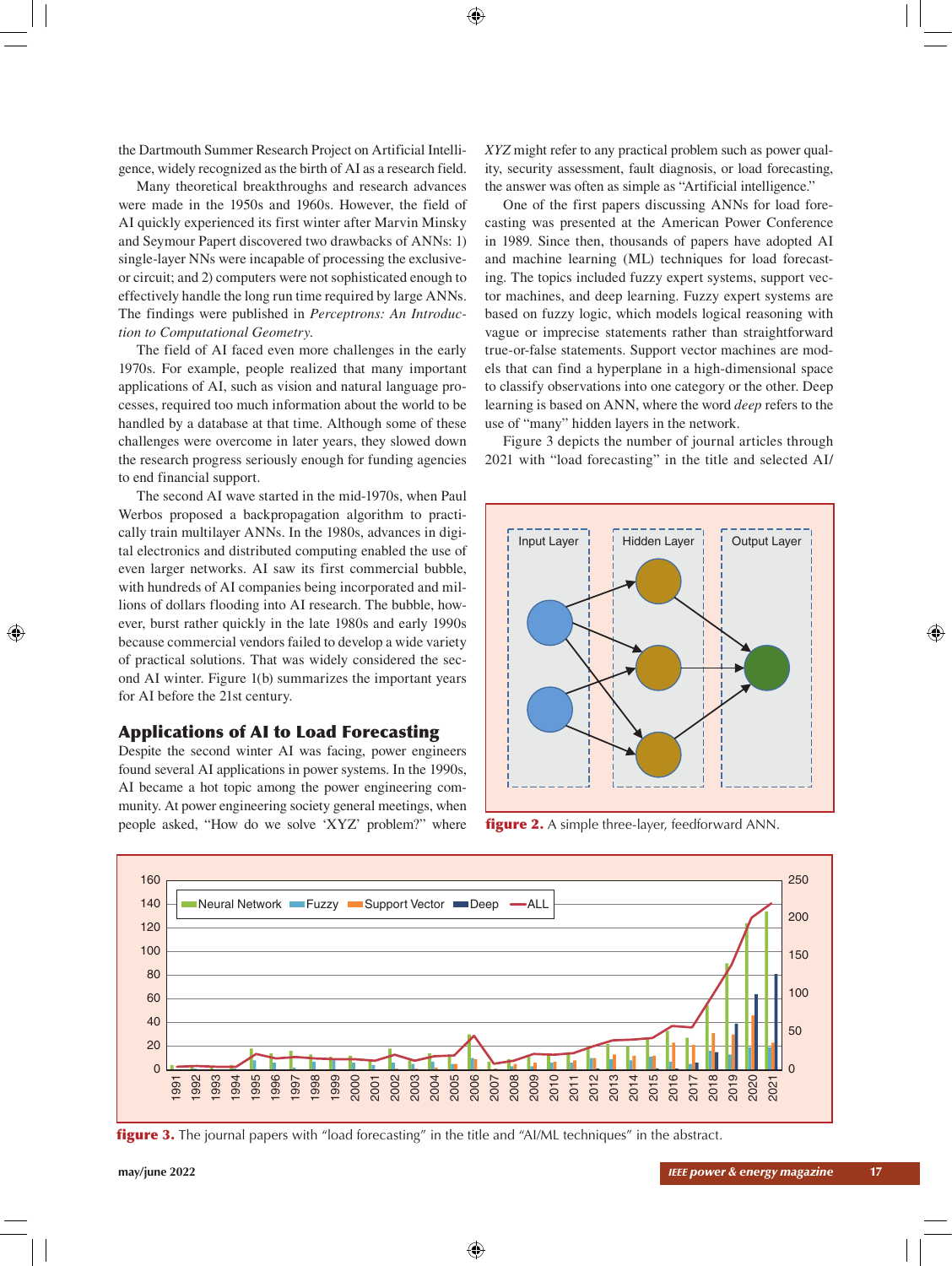ML techniques in the abstract. In chronological order, load forecasting literature, and journal articles in particular, found ANNs in 1991, fuzzy expert systems in 1992, support vector machines in 2002, and deep learning in 2015. In total, 1,984 journal articles with "load forecasting" in the title were published from 1991 to 2021, of which 1,245 mentioned AI/ML techniques in the abstract. ANNs are mentioned in 796 of them. Indeed, ANNs have been the most popular technique in load forecasting literature during the past three decades.

Most of these ANN models only stayed in academic papers or the laboratory environment. Few received much attention or were accepted by the industry. Nevertheless, one branch of research was able to make load forecasting one of the most successful ANN applications. In 1995, *IEEE Transactions on Power Systems* published an article describing a load forecasting system based on ANNs, which was implemented at 20 United States utilities and used by several of them. The system was later named an *ANN short-term load forecaster* (*ANNSTLF*). In 1997, *IEEE Transactions on Neural Networks* published an article describing ANNSTLF's second generation, with 32 utilities across the United States and Canada using the system. A year later, *IEEE Transactions on Power Systems* published an article describing the third generation of ANNSTLFs used by 35 utilities in the United States and Canada.

Although all three generations of ANNSTLFs are based on ANNs, their structures are quite different. The first generation included 38 ANNs and 24 combiners. Each ANN had a three-layer, feedforward structure, as shown in Figure 2. Some of them had nine input neurons, while others had 72. The 38 ANNs were designed to capture load and weather relationships. The outputs from these ANNs were fed to 24 combiners to generate a forecast for the 24 h of a day. The second generation eliminated the combiners and reduced the number of ANNs to 24, one for each hour of the day. The ANNs were separated into four groups for different periods of the day. The third generation consisted of two ANN load forecasters and one combiner. One ANN was trained to predict the regular (base) load of the next day, while the other ANN predicted the change in hourly load from yesterday to today. The final load forecast for each hour was the linear combination of the outputs from these two ANNs. The commercialized version of the system later became one of the major load forecasting solutions in the power industry, used by many power companies and energy trading firms.

Load forecasting was widely recognized as a successful application of ANNs in the 1990s, but in the following decade, the load forecasting community made little progress in terms of methodological innovation and improvements on model accuracy and practicality. Meanwhile, other communities, such as computer vision and mathematical programming, were making significant progress both methodologically and practically. Looking back at load forecasting literature in the 1990s–2000s and comparing it with those flourishing areas, we can find several reasons for the slow progress:

- $\vee$  The load forecasting literature had no benchmarking data or models until the 2010s.
- $\vee$  Many load forecasting papers were not reproducible.
- $\vee$  Many researchers failed to make direct comparisons with other state-of-the-art load forecasting models.

As a result, load forecasting literature has been filled with papers of varying degrees of quality. Many have created illusions among the load forecasting community, further distracting it from effectively making the next breakthroughs. Some of the aforementioned issues have been or are in the process of being resolved, while others may still take some time to overcome. The remainder of this article will focus on clearing up these illusions.

#### Modeling Process

Figure 4 presents a typical load forecasting process. At first, a load forecaster would gather load and weather history data to build a load forecasting model. By putting the model and weather forecast together, the load forecaster can generate load forecasts. Some load forecasters may exclude weather data when the load is not weather-sensitive, the weather data are not reliable, or the modeling techniques do not require weather data. Different organizations may



**figure 4.** A typical load forecasting process.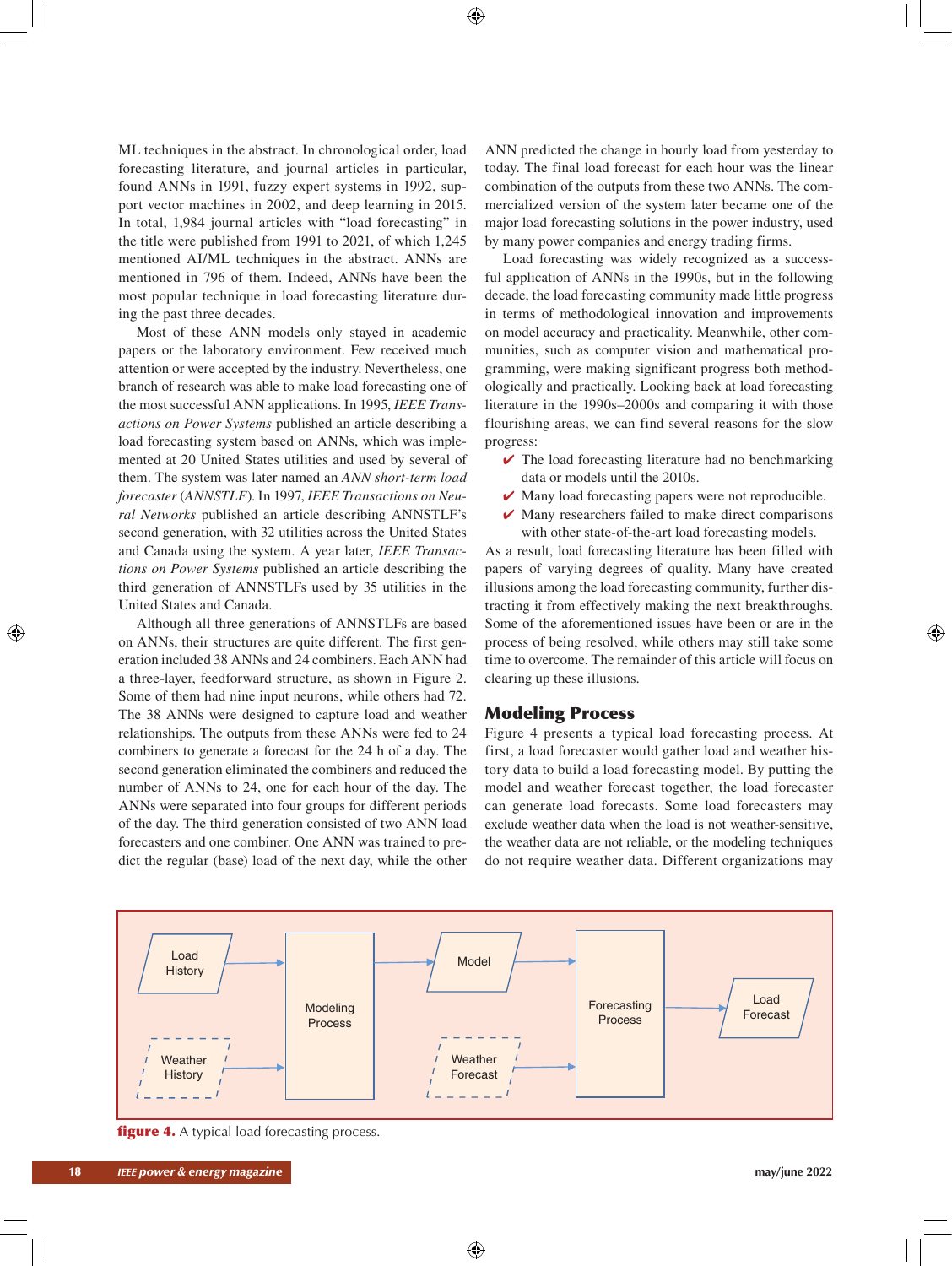execute different variants of the process. For example, some may add a preprocessing step to cleanse the load and weather history before sending them to the modeling process, while others may add a postprocessing step at the end to fine-tune the load forecast. Looking at load forecasting literature, most papers have focused on the modeling process by trying various techniques for load forecasting.

For most load forecasting techniques, the modeling processes are somewhat similar. A forecaster slices the historical data into three periods. The first is for parameter estimation (or training). The goodness of fit for this period is called in*-sample fit*. An accurate model would result in a good insample fit, but a good fit may not indicate an accurate model. Sometimes a model overfits the data by capturing random noises so that the prediction may be far away from the actual observation or normal energy consumption level. This is known as the *overfitting issue*.

To avoid the overfitting issue, the second period is set for model selection (or validation). The goodness of fit for this period is called a *postsample fit*. A forecaster may train several models, using each to forecast the second period. The model with the best postsample fit result can be selected as the winner for forecasting. In practice, when a large number of models are trained and fed to the validation period, the winning model may be the result of overfitting the validation period.

To add another layer of insurance, the third period is reserved for an out-of-sample test. A forecaster tests the winning model from the postsample fit on the third period, which is completely blind from parameter estimation and model selection. When the selected model does not give surprisingly bad results, it can be promoted for forecasting.

Some variants of the aforementioned process have been used in many business sectors, including load forecasting. For example, the process may be simplified by removing the out-of-sample test. In many case studies, forecasters execute the training and validation steps multiple times on different periods of the historical data, known as *cross validation*. As load forecasting is a time series forecasting problem, sliding simulation is often used in place of training and validation, mentioned previously.

# Illusions 1: A Nonlinear Shape, So We Have to Use Nonlinear Models

The relationship between load and temperature is nonlinear, as depicted in Figure 5. The shape of that scatter plot is commonly known as a *hockey stick* or *Nike swoosh*. On the left side, the load increases as the temperature decreases due to heating needs. On the right, the load increases as the temperature increases due to cooling needs.

Many papers used the nonlinear relationship as motivation for nonlinear models. However, a nonlinear relationship does not require nonlinear models. In many situations, linear models are better than nonlinear models at modeling nonlinear curvatures. The "linear" in linear models means *linearity in parameters*. In other words, as long as the parameters being estimated are in a set of linear equations, the model is linear.

The shape in Figure 5 can be modeled by a polynomial regression model, which is in the family of linear regression models. Both second- (blue line in Figure 5) and third-order polynomials (brown line in Figure 5) have been used for load forecasting models. A piecewise linear regression model can also model the shape.

# *Clarification 1*

Linear models can be used to model nonlinear relationships. The business needs designate which family of models should be considered. The exact model to be used should be determined based on the outcome of the model selection process.

# Illusion 2: Techniques Are Siloed; Either AI or Statistics, But Not Both

AI and statistics (or econometrics) are often considered rivals. Many load forecasters in either camp rarely look at the work done by the other group. In academic literature, many AI papers compare proposed load forecasting models with other AI-based models. Even if comparisons were made using statistical models, the models are often far less powerful than state of the art in that model family.

ANNs and regression analysis, two seemingly different techniques in AI and statistics, respectively, are connected in many ways. Both techniques ask for similar input variables such as weather and calendar information. Both require the estimation of parameters, which can be formulated as optimization problems. The parameters of ANNs can be estimated through backpropagation, while the parameters (or coefficients) for a regression model can be estimated by minimizing the sum of squared errors. Such regression analyses are called an *ordinary least squares* (*OLS*) *regression*.



figure 5. Using regression models to capture the load temperature relationship.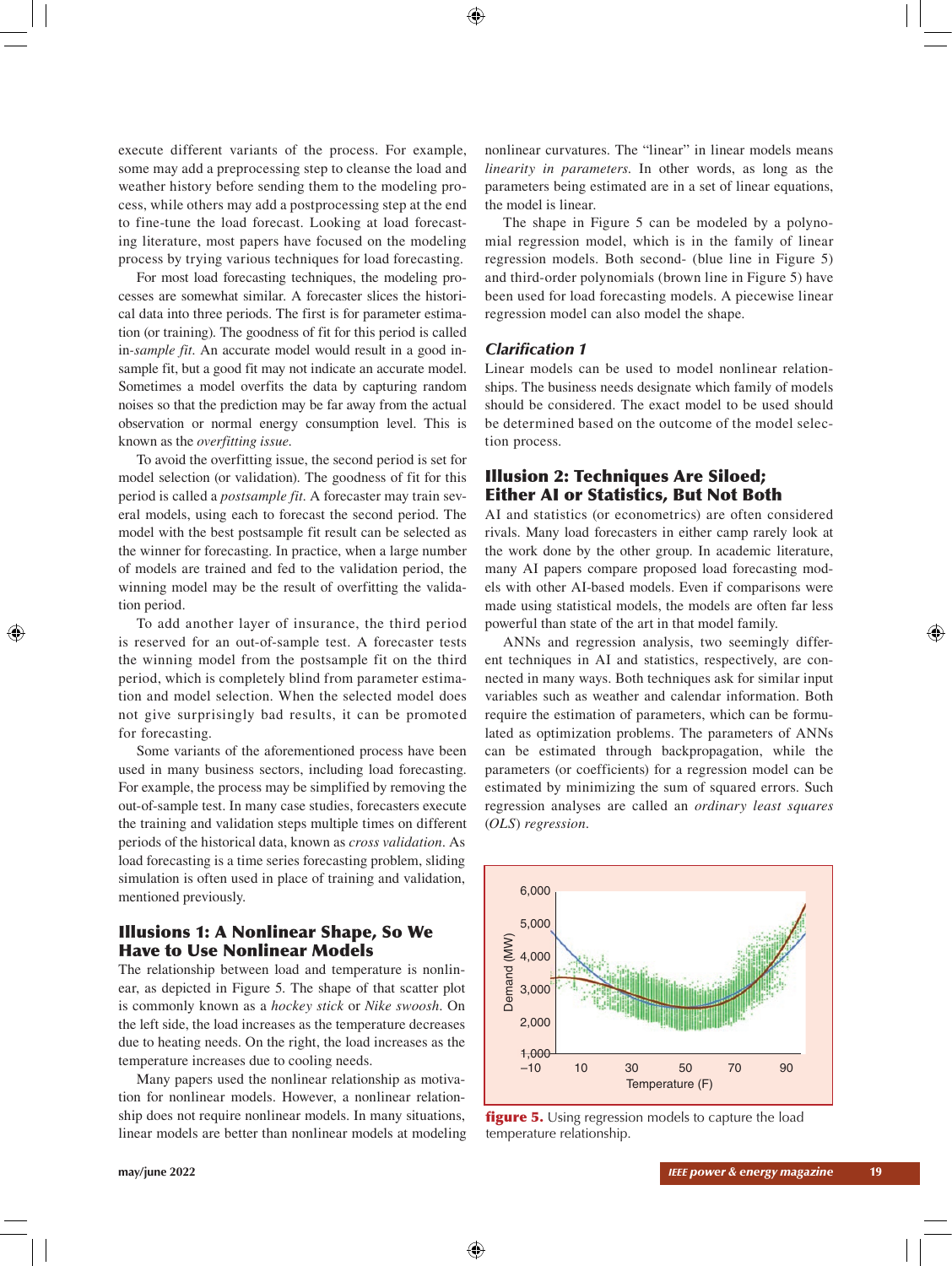Mathematically, the word *norm* can be used to describe the distance of a vector from the origin. Minimizing the sum of squared errors is equivalent to minimizing the Euclidean distance of the error vector from the origin, which is called the *Euclidean norm*,  $2$ -norm, or  $L_2$  norm. Similarly, minimizing the sum of absolute errors is equivalent to minimizing the Manhattan distance of the error vector from the origin, which is called the *Manhattan norm*, *1-norm*, or *L1 norm*. The regression analysis that minimizes the  $L_1$  norm of the error vector is called *L1 regression*, or *least absolute deviation regression*.

Starting from least squares regression, we can also obtain several extensions that are well within the field of AI. For example, in addition to minimizing the sum of squared errors, adding a penalty (regularization) to reduce the magnitude of the parameters being estimated would give us what is termed *ridge regression*. Using an extra penalty to reduce the number of variables would give us the least absolute shrinkage and selection operator. Moving absolute errors from the objective function to the constraints section while minimizing the magnitude of the parameters would give us support vector regression (SVR). Imposing a fuzzy membership function to the regression line would give us fuzzy regression.

As listed in Table 1, by simply moving or tuning the norms of both the error vector and parameter vector, we have already connected some of the most frequently used AI and statistics techniques in load forecasting literature. We can treat these decision variables (e.g., which norm to use and where to place them) as hyperparameters and let the model-building process determine the winner. Note that the hyperparameters here refer to the configurations of the modeling process, as opposed to the parameters (coefficients) of a specific mathematical function to be estimated from the data.

There is no clear-cut difference between AI and statistics techniques. Practitioners do not have to separate the two fields either. Connecting them makes the entire flow of research and development (R&D) much more efficient and productive than what has been presented in the literature. For example, when someone discovered that using humidity

variables could improve the load forecast accuracy of OLS regression models, a similar benefit would be expected for  $L_1$  regression, SVR, ANN, and so forth. The natural next step would simply be to test humidity variables for the other techniques rather than having another group of people rediscover the same from scratch.

# *Clarification 2*

Many different techniques are connected. Many significant findings, useful insights, and methodological breakthroughs are not technique specific; instead, they are portable among different approaches.

# Illusion 3: No One Else Has Used a Combination of These Metaheuristics, So That Is the Novelty

In mathematical optimization, metaheuristic algorithms aim at providing a sufficiently good solution to an optimization problem. They are especially useful when the global optimal solution cannot be easily reached due to limited computational resources. Many well-known optimization algorithms, such as simplex method and interior point method, have specific and strong requirements for the formulation of the problems, so they are constrained for specific types of optimization problems. On the other hand, metaheuristics make few assumptions about the problem formulation, so they can be widely adopted to solve many types of optimization problems.

Many metaheuristic algorithms are metaphor based. For example, genetic algorithms (GAs) are inspired by the process of natural selection, particle swarm optimization (PSO) is motivated by the motion of bird flocks and schooling fish, simulated annealing is caused by the thermodynamic process of metal annealing, ant colony optimization (ACO) is incited by the foraging behavior of natural ants, and gray wolf optimization (GWO) is influenced by the hunting behavior of gray wolves. As various formulations of modeling processes lead to different forecasting techniques, practitioners can conveniently pick some metaheuristics for parameter estimation rather than investigating the specific

| table 1. Six variants of regression models.                            |                                      |                                           |                                 |  |
|------------------------------------------------------------------------|--------------------------------------|-------------------------------------------|---------------------------------|--|
|                                                                        | <b>Primary Objective to Minimize</b> | <b>Regularization</b>                     | <b>Constraints</b>              |  |
| <b>OLS</b> regression                                                  | Sum of squared errors                | None                                      | None                            |  |
| $L_1$ regression                                                       | Sum of absolute errors               | <b>None</b>                               | None                            |  |
| <b>Ridge regression</b>                                                | Sum of squared errors                | Reduce the magnitude of the<br>parameters | None                            |  |
| <b>LASSO</b> regression                                                | Sum of squared errors                | Reduce the number of variables            | None                            |  |
| <b>SVR</b>                                                             | Magnitude of the parameters          | None                                      | Upper bound for absolute errors |  |
| <b>Fuzzy regression</b>                                                | Spread in fuzzy membership           | None                                      | Threshold for fuzzy membership  |  |
| $1 \wedge \text{CCO}$ least absolute shriplegge and selection eperator |                                      |                                           |                                 |  |

LASSO: least absolute shrinkage and selection operator.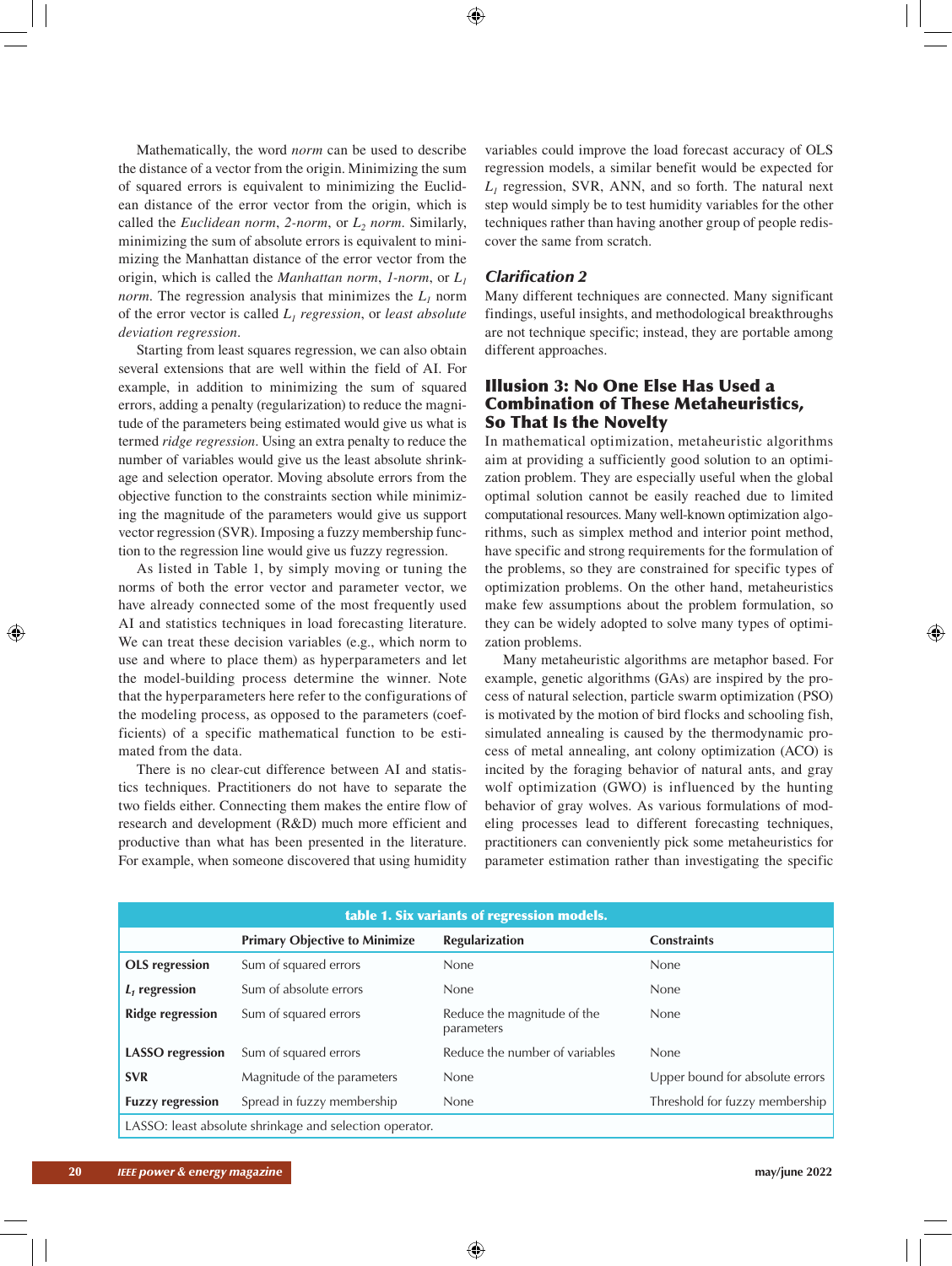formulation and its corresponding well-established problemsolving routine, if there is any.

Today, when the metaheuristics community invents a new algorithm, we often see it applied to estimate load forecasting models. In load forecasting literature, we can also find many papers that present hybrid algorithms, such as  $GA + PSO + ANN$ ,  $GWO + SVR$ , and  $GA + ACO + Fuzzy$ . The claimed contribution is often twofold: 1) the combination of these specific algorithms/techniques has never been done before for load forecasting and 2) the accuracy from the proposed hybrid algorithm is superior to its counterparts. However, in the authors' experience, most, if not all of these papers tend to be hard to read, impossible to reproduce, and have no presence in the load forecasting tools used by power companies. Although these papers may add load forecasting as an indirect application to corresponding metaheuristic algorithms, their contributions to load forecasting literature appear to be marginal thus far. More about the accuracy issue will be discussed in the "Illusion 5. The Highest Accuracy Reported in the Academic Literature Represents State of the Art" section.

# *Clarification 3*

For most of the models in load forecasting literature, parameter estimation can be formulated as an optimization problem. Metaheuristics is one way to find sufficiently good solutions to these optimization problems. However, combinations or hybrid uses of different metaheuristics with other AI techniques appear to offer a marginal contribution to the load forecasting practice thus far.

# Illusion 4: A Three-Layer, Feedforward ANN With 35 Hidden Neurons Is Better Than the One With 41

Researchers have tried many types of ANNs, such as feedforward, recurrent, and deep ANNs. Among the various network structures with different setups, three-layer, feedforward ANNs, due to their relative simplicity, were most frequently used before deep learning was brought to load forecasting. Some papers argue that the superior performance of an ANN structure is due to some minor changes, such as increasing the number of hidden neurons from 35 to 41, increasing hidden layers from one to two, and changing activation functions to radial basis functions. All of these changes can be viewed as hyperparameter tuning. The resulting setup of hyperparameters may work well for one specific data set but fail for the others. The contribution to load forecasting from such results tailored for a specific case study is insignificant.

Nevertheless, this is by no means discouraging practitioners from trying various ANNs or other AI techniques. Instead of devoting resources and efforts to fine-tuning hyperparameters, researchers have been encouraged to look at the bigger picture. Here we list three research directions, which are not meant to be exhaustive:

- $\checkmark$  First, investigate novel methods, not a hybrid of different metaheuristics, to efficiently and effectively tune the hyperparameters.
- $\checkmark$  Second, find actionable insights, rules of thumb, and practical guidelines to help forecasters better navigate and understand hyperparameter tuning.
- $\checkmark$  Finally, explore new structures of ANNs and new AI techniques that may benefit load forecasting. For instance, the structures of the three generations of ANNSTLF are quite different, which led to an improvement in forecast accuracy.

# *Clarification 4*

Given a network structure, such as three-layer, feedforward ANNs, the "optimal" number of hidden neurons is unique on a case-by-case basis. Attention should be paid to exploring the innovative design of ANNs structures, such as recurrent and deep neural networks.

# Illusion 5: The Highest Accuracy Reported in Academic Literature Represents State of the Art

Many factors affect load forecast accuracy, such as data quality, load composition, and size of the load. For example, given all other factors set the same, the load forecast accuracy of an independent system operator (ISO) is expected to be higher than that of a power company within the ISO. The accuracy reported in one paper could be for a specific area during a certain period, which may not be generalized to other jurisdictions.

Even putting aside various uncontrollable factors, there may be a tendency for some authors to exaggerate forecast accuracy as a result of flawed processes of model building and forecast evaluation. For example, a paper may report day-ahead forecast accuracy values in 2020 from a particular model M based on a proposed methodology, which beats three other benchmark models based on existing techniques in the literature. All four models are built based on data from 2017 to 2019. Everything may look legitimate, fair, and rigorous on paper. However, behind the scenes, the authors may have tried 10 other variants by tuning hyperparameters of the proposed methodology, among which model M had the highest accuracy. The other variants may not be better than the three benchmark models. In other words, the year 2020 is used for model selection without being disclosed to the readers. This is known as *peeking into the future* in forecasting. In reality, a forecaster cannot pick a model based on perfect information of future load values.

Another approach used to promote a proposed model is cherry-picking. Authors may secretly manipulate data without disclosing details in the paper. Some observations may be excluded from the model-building process, while others may be replaced by different values. All of these changes to the raw data have implications for final forecasts. In other words, data preprocessing methods may have put the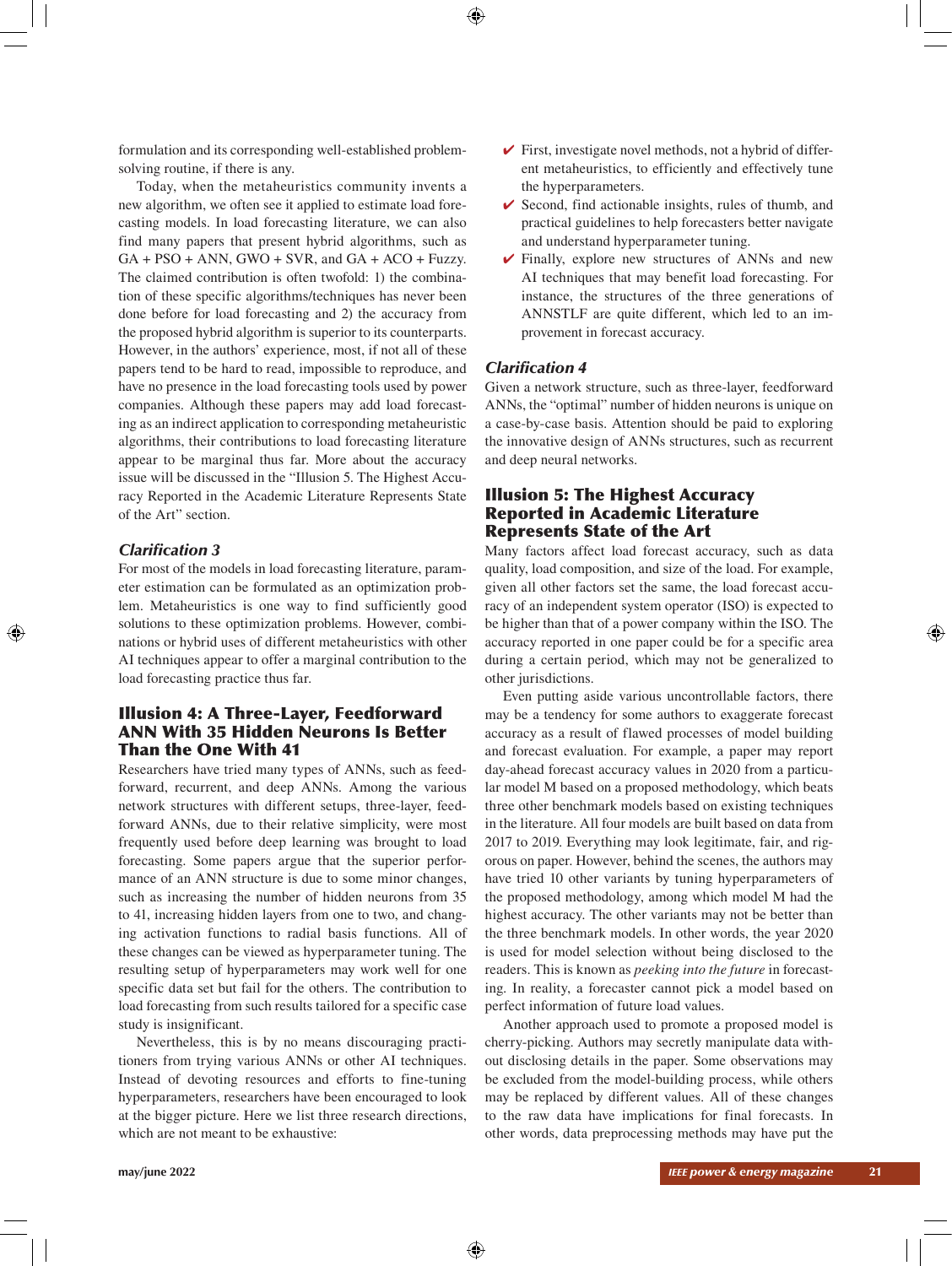proposed approach at an unfair advantage. Meanwhile, readers who do not know these details can hardly make the proposed technique work well in real-world data.

# *Clarification 5*

The accuracy values reported by many academic papers are too good to be true. Some reported values have been significantly exaggerated due to the flawed process of model building and forecast evaluation, such as peeking and cherry-picking. Figure 6 lists a few checkpoints for readers to conduct a smoke test when they see astonishingly good results.

# **Opportunities**

Many opportunities are presented for today's researchers and practitioners interested in load forecasting. Modern computers are more powerful than ever before. In the 1980s, computing resources were a major concern when people



figure 6. The smoke tests for too-good-to-be-true results.

developed load forecasting models. Many models had to be built offline and retrained every week or month. The methods at that time had to find a tradeoff between using the most recent data and how fast the models could be estimated. Just like computer technologies pushed AI to its second hype in the 1980s, today's computing infrastructure enables applications of deep learning and other computationally intensive techniques to load forecasting.

In Dryar's 1944 paper, the weather was first identified as a driving factor of electricity demand. In the 20th century, the data used by load forecasters were quite limited. Weather data came from a few weather stations in the service territory. Other than some interval meters collecting hourly demand for selected households for load research, there were no advanced communicating (smart) meters. Utilities had only monthly or bimonthly meter readings for most customers. For long-term load forecasting, monthly or annual load data were used.

Today's load forecasters can access a variety of data sources and high granularity. Smart meters are collecting load readings every hour, if not more frequently. Weather conditions are monitored by thousands of in situ weather stations and satellites. In many places, power companies have installed cameras to capture sky images. Meanwhile, demographics and economic information are monitored and collected in great detail. Social media platforms also generate useful data for load forecasters to better understand human behaviors and local environments.

Forecasting competitions can significantly stimulate the advance of a forecasting field. A well-organized competition can recognize state-of-the-art methods, attract talents from other fields to solve a problem of interest, and release benchmark data for future researchers to continue the investigation.

Table 2 lists five major load competitions during the last three decades. Before the 2010s, load forecasting literature saw only two remarkable competitions. One was supported by Puget Sound Power and Light Company in 1991–1992, and the other was organized by the EUNITE

| table 2. Five notable load forecasting competitions from the 1990s to 2010s. |                             |                                             |                                                                      |  |
|------------------------------------------------------------------------------|-----------------------------|---------------------------------------------|----------------------------------------------------------------------|--|
| <b>Time</b>                                                                  | <b>Competition Name</b>     | Problem                                     | <b>Affiliations of Winning Teams</b>                                 |  |
| 1991-1992                                                                    | <b>Puget Sound Shootout</b> | Short-term load forecasting                 | University of California, San Diego<br>Southern Methodist University |  |
| 2001                                                                         | <b>EUNITE Competition</b>   | Medium-term load forecasting                | National Taiwan University                                           |  |
| 2012                                                                         | GEFCom2012                  | Hierarchical load forecasting               | CountingLab<br>Cambridge University<br><b>EDF R&amp;D</b>            |  |
| 2014                                                                         | GEFCom2014                  | Probabilistic load forecasting              | EDF R&D<br>University of North Carolina at Charlotte                 |  |
| 2017                                                                         | GFFCom2017                  | Hierarchical probabilistic load forecasting | Japan Meteorological Corporation                                     |  |
| EDF: Électricité de France.                                                  |                             |                                             |                                                                      |  |